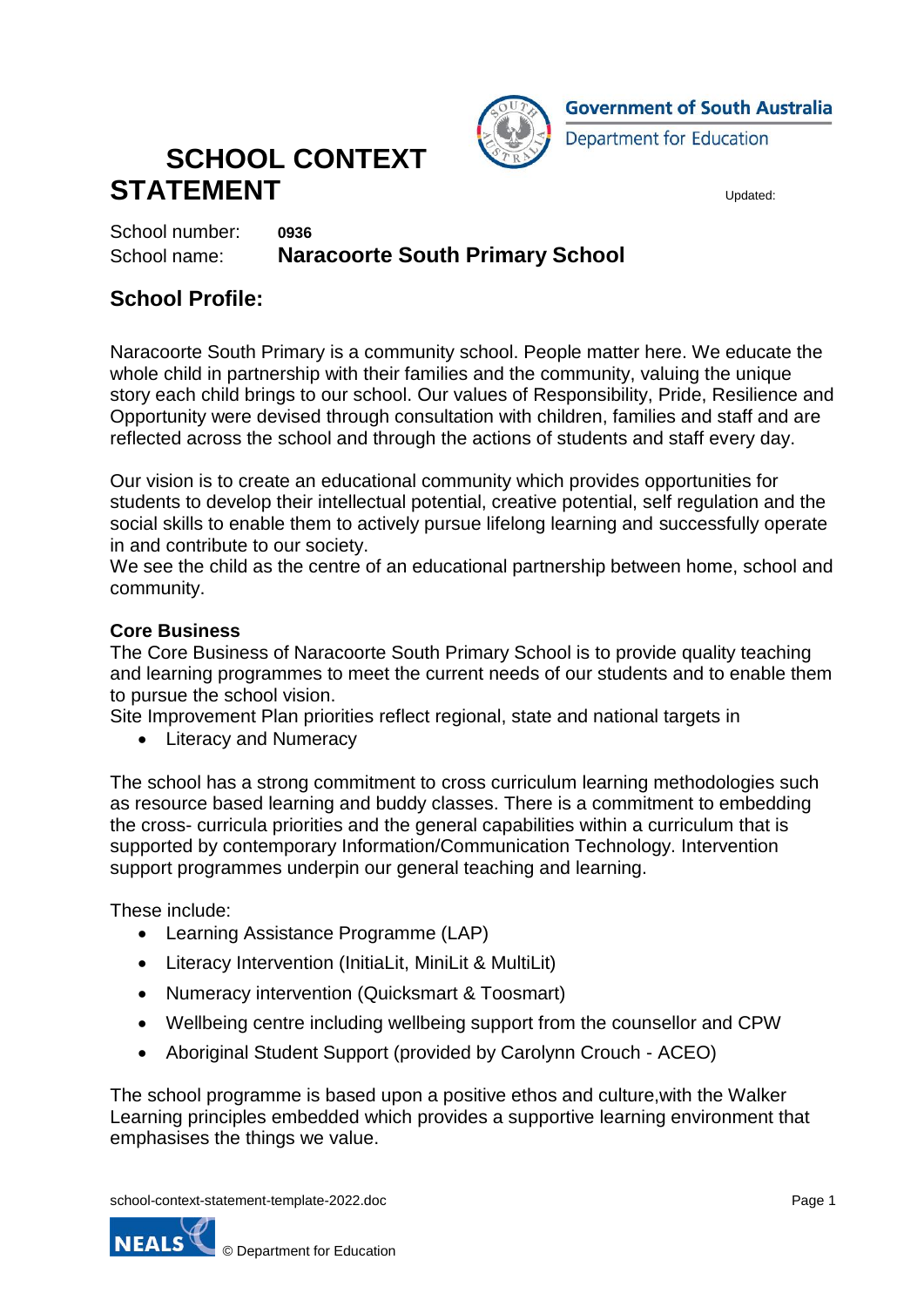# **1. General information**

- School Principal name: Jess Edwards
- Deputy Principal's name: Kym Shepherd
- Year of opening: 1963
- Postal Address: PO Box 746, Naracoorte, SA, 5271
- Location Address: 71 Cedar Ave, Naracoorte, SA, 5271
- DfE Region: Wrattonbully
- Geographical location : 339kms from Adelaide GPO
- Telephone number: 08 8762 2977
- School website address: narsouthps.sa.edu.au
- School e-mail address:dl.0936.admin@schools.sa.edu.au
- Child Parent Centre (CPC) attached: Nil
- Out of School Hours Care (OSHC) service: Happy haven @ Naracoorte Primary
- February FTE student enrolment:

|                   | 2018 | 2019 | 2020 | 2021 | 2022 |
|-------------------|------|------|------|------|------|
| Reception         | 26   | 22   | 38   | 33   | 42   |
| Year 1            | 26   | 27   | 31   | 36   | 33   |
| Year <sub>2</sub> | 29   | 36   | 30   | 26   | 40   |
| Year <sub>3</sub> | 30   | 31   | 34   | 29   | 26   |
| Year 4            | 38   | 29   | 36   | 34   | 30   |
| Year <sub>5</sub> | 35   | 36   | 30   | 36   | 30   |
| Year <sub>6</sub> | 25   | 38   | 35   | 31   | 37   |
| Year 7            | 25   | 25   | 38   | 35   |      |
|                   | 234  | 244  | 272  | 260  | 238  |

- School Card Approvals 61
- EALD students 37
- Aboriginal Enrolment 12
- Student enrolment trends: Increasing over the last 5 years
- Staffing numbers (as at February census):

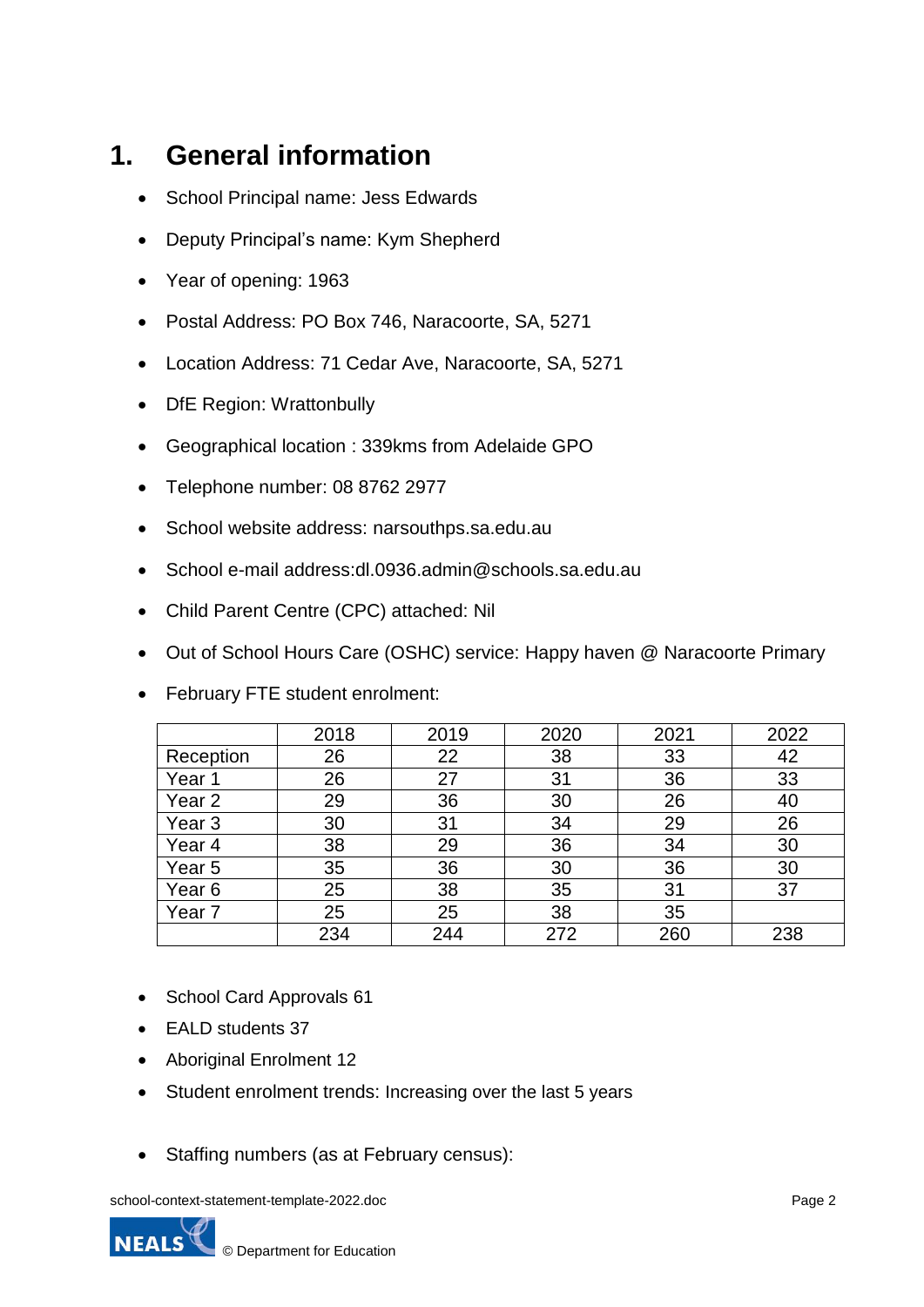FTE total 16 teaching. This comprises of 20 teaching and 19 SSOs including 1 GSE and 1 ACEO. 32 female staff and 7 males. Leadership positions – 1.0 Principal, 1.0 Deputy Principal, 0.6 Counsellor Pastoral Support Worker undertakes 15 hours per week.

- Public transport access: Nil
- Special site arrangements:

School is serviced by four school buses from outlying districts of Wrattonbully, Hynam, Moyhall and Elderslie. NSPS operates a link bus between Naracoorte Primary School & Naracoorte South Primary School.

### **2. Students (and their welfare)**

General characteristics

Naracoorte South Primary School in the Limestone Coast is an active dynamic learning community set within 4.6 hectares of ground and adjoining 5 hectares of native scrub. Well maintained contemporary facilities including a gymnasium, Environmental centre, and support specialist lessons in physical education, ICT, Indonesian, The Arts and HASS. Play is the Way, student initiatives and restorative practices give students a sense of belonging and self regulation. Values of trust, generosity, commitment and accountability are specifically taught providing the basis for positive relationships. A collaborate staff works with a vibrant and representative governing council, contributing to long and short term strategic planning. A strong sense of community is evident. School Governance incorporates strong Student Voice. The Kids In Charge (KIC) committee is vibrant and highly effective in decision-making forums. Walker Learning, Nature Play and PALS (Play at Lunch Time) are important features. English as an Additional Language or Dialect support is implemented as needed.

• Student well-being programs

Naracoorte South Primary is a Be You school, with all teachers and SSOs trained. The Christian Pastoral Support Worker and Counsellor offer student counselling. Intervention for children with additional needs is considerable.

• Student support offered

Better Schools funding supports 37 children in QuickSmart and Too Smart Numeracy, MiniLit and wellbeing programs. LAP is highly supported, as well as volunteers who run woodwork programs.

• Student management

The school has a code of conduct which works on the principles of restorative practices and a set of common behaviour expectations. All staff are trained in the principles of Play is Way. Student leaders lead weekly intention assemblies based on Play is the Way principles.

• Student government

Student council called Kids in Charge (K.I.C.) has existed for over 20 years and is widely valued. K.I.C. has involvement with all school management sub committees and with the School Governing Council and school administrative staff. Students also have the opportunity to be Environmental and Agricultural leaders, Youth Mental Health Ambassodors, School Photographers as well as

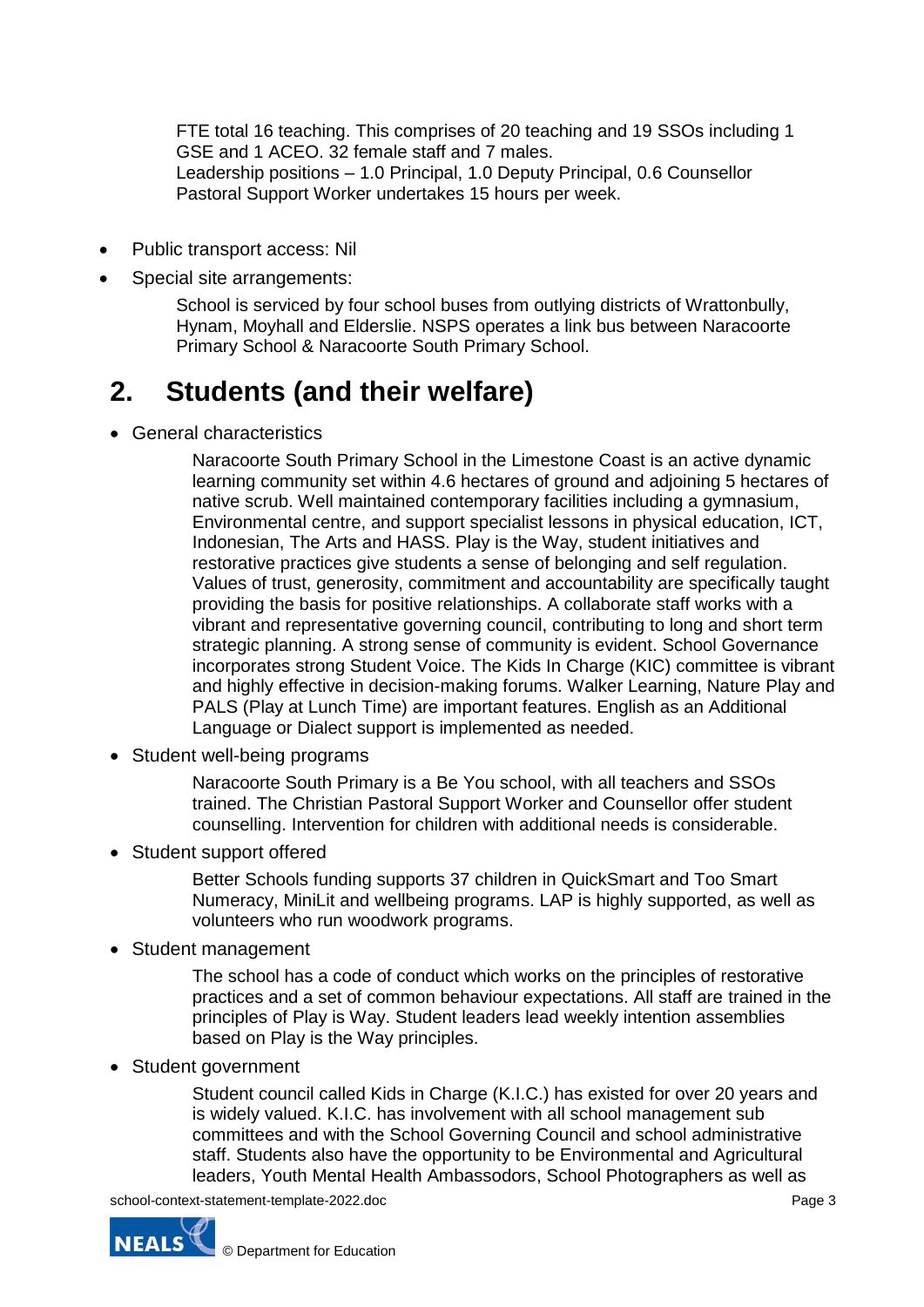House Captains. Students nominate for a leadership role and are voted in by peers after giving a speech to the school body.

• Special programmes

Student initiated programmes include Environment and Agriculture group, Lego League, Woodwork, Electives, Drama Club, Coding Club and Buddy Class. Child Protection Curriculum, SHiNE, Learning Assistance Programme, Special Education Programme, EALD, Sensory Integration Room, Bounce and Bop for babies and toddlers. Choir and Instrumental music including year four recorder is offered.

# **3. Key School Policies**

• Site Improvement Plan and other key statements or policies:

Naracoorte South Primary School is an F-6 primary school in the rural town of Naracoorte, some 340km south-east of Adelaide.

The staff are broadly allocated into junior, middle and upper teams and, where possible are co-located. The upper year levels have ownership of classrooms and play areas in a designated section of the school.

Library and information technology facilities are provided in a centralised, accessible, modern resource centre, which is the centre of our curriculum computer network, connected to all classrooms.

Every classroom is equipped with interactive whiteboards and PCs and students have access to tabletsandf laptops. Staff are provided with opportunities with training and ongoing learning connected to our Site Improvement Plan priorities. Well-being Centre houses our Counsellor and Pastoral Support Worker which allows them to further develop their curriculum support programmes and includes space for parent/caregiver meetings.

The Core Business of Naracoorte South Primary School is to provide quality teaching and learning programmes to meet the current needs of our students and to enable them to pursue the school vision. This is done through a supported environment with wellbeing as a focus.

Site Improvement Plan priorities reflect regional, state and national targets in Literacy and Numeracy

The school has a strong commitment to cross curriculum learning methodologies such as resource based learning and buddy classes. There is a commitment to embedding the cross- curricula priorities and the general capabilities within a curriculum that is supported by contemporary Information/Communication Technology. Intervention support programmes underpin our general teaching and learning.

These include:

- **EXECTE:** Learning Assistance Programme (LAP)
- **E** Literacy Intervention (InitiaLit, MiniLit, MultiLit,)
- **Numeracy intervention (Quicksmart, Toosmart)**
- Wellbeing centre including wellbeing support from the counsellor and CPW
- Aboriginal Student Support (provided by Carolynn Crouch ACEO)

The school programme is based upon a positive ethos and culture, which provides a supportive learning environment that emphasises the things we value.

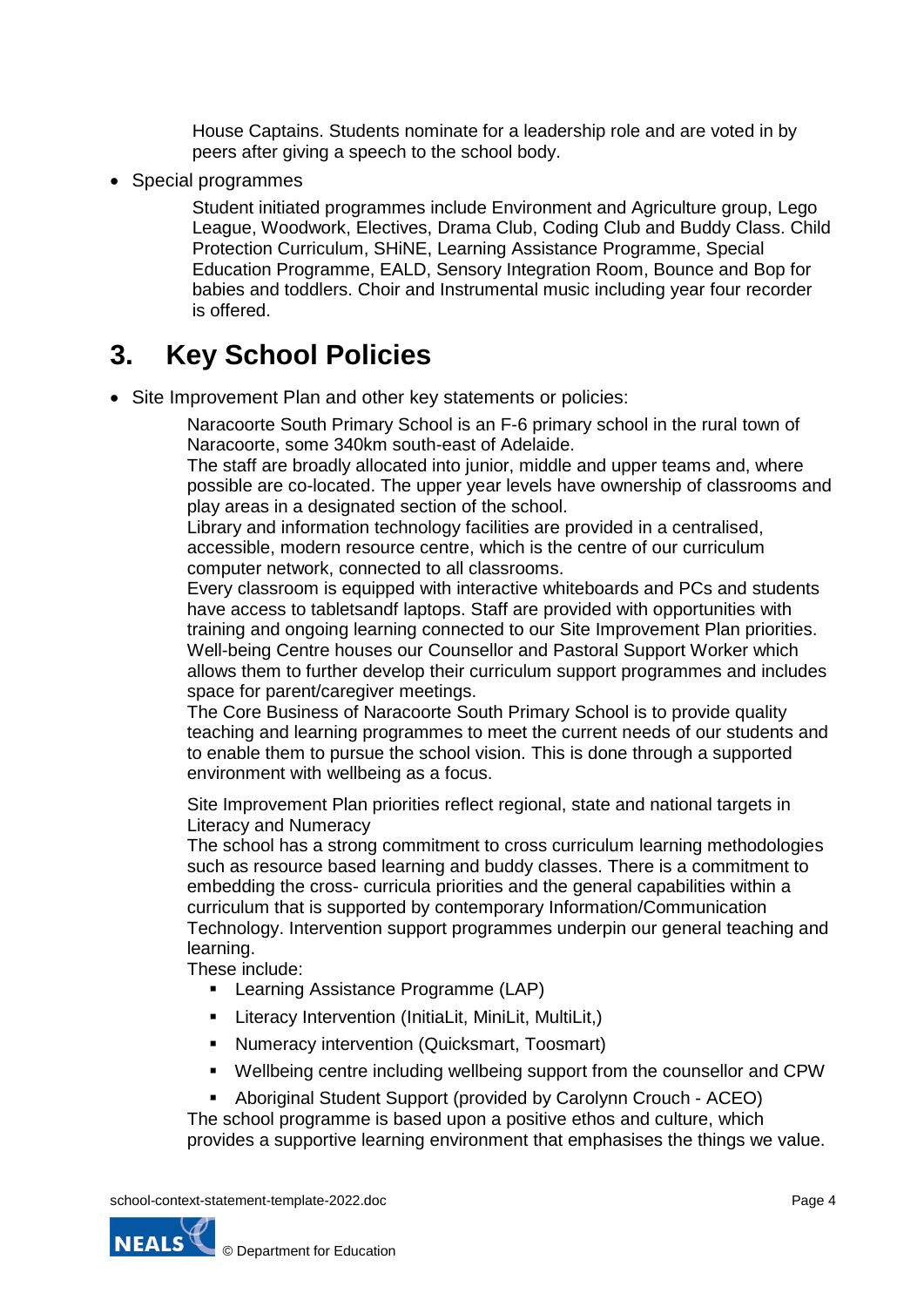#### **CODES OF CONDUCT**

Within our site we believe that all stakeholders follow the same Code of Conduct, which follows the Golden Rule- Treat others as you would like them to treat you. Play is the Way guidelines underpin the way we operate here.

Site Anti-Bullying, Anti-Discrimination, Child Protection, ICT Policy, and Grievance policies complement the Code of Conduct.

### **4. Curriculum**

#### **Subject offerings**:

- English
- **Mathematics**
- **Technologies**
- Health & Physical Education
- Languages
- **Science**
- **HASS**
- The Arts
- Specialist teachers teach Physical Education, Music, Information Technology and Indonesian
- Intervention Support EALD & Disability

#### **Open Access/Distance Education provision:**

Nil

**Special needs:** 

Intervention Support – EALD & Disability

**Special curriculum features:** 

Walker Learning, Nature Play, Play based learning, buddy classes, learning teams

#### **Teaching methodology:**

Teachers plan, assess and moderate in year level PLCs and Learning Teams. Students work in 'learning teams' in various subjects around areas of need. JP classes run Walker Learning Investigation time four mornings a week

#### **Student assessment procedures and reporting**

- As per departmental guidelines.
- Aquaintance night is held early Term 1 and Student Conferences are held late Term 1and by request in Term 3.
- Two formal written reports are provided at the end of Term 2 and the end of Term 4.

#### **Joint programmes:**

NSPS has strong transition programs established with Naracoorte High School and the two feeder kindergartens and follow the Naracoorte and surrounds transition model.

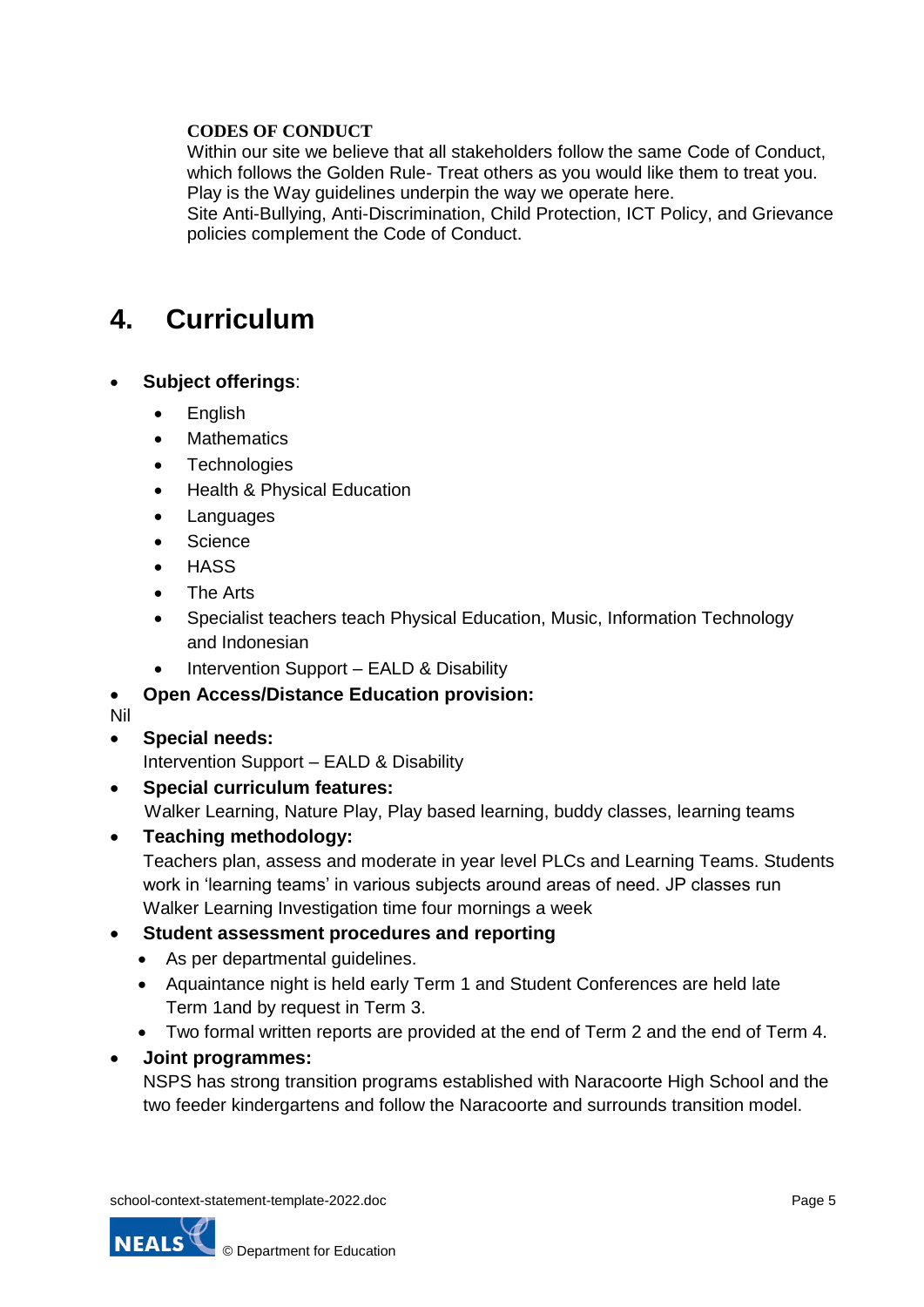# **5. Sporting Activities**

- Within curriculum Specialist PE is offered F-6 where a wide range of minor and major games are played
- Co-curriculum school participates in SAPSASA netball, football, cricket, tennis, swimming, athletics, baskeball, hockey, soccer and golf.
- Other weekend sport includes hockey, tennis, basketball, table tennis, soccer and little athletics.
- The school has excellent sporting facilities.

## **6. Other Co-Curricular Activities**

**General** 

School choir at years 4-7, participates regularly in the Adelaide and Mt Gambier Festival. Students in year four will learn recorder, with students in 5-6 having the opportunity to learn an instrument through the instrumental music program. Student from years 3-7 can be part of Drama club.

Special

A school Concert and a Family Fair are held in alternative years. Even years are a "Family Fair" and odd years a School Concert. A KidsMatter event, involving local health providers is held regularly.

## **7. Staff (and their welfare)**

Staff profile

The school has a stable staffing profile.

• Leadership structure

The principal, deputy and counsellor along with an SSO 3 (Business Manager) work as a leadership team with weekly meetings. Leadership responsibility is widely delegated, with staff able to choose a mentor. Staff with Step 9 or AST2 qualifications are mentors.

- Staff support systems
	- Staff are members of Learning teams, (JP, MP or UP). Staff meetings are held weekly Tuesday mornings, with Tuesday afternoons used for T and D or Learning Teams meetings. SSOs hold meetings termly, with leadership in attendance.
- Performance Management
- As per department guidelines Mentor meetings are held twice a year reflecting on goals in line with the department's Site Improvement plan.
- Staff utilisation policies

PAC (the Personnel Advisory Committee) functions well, to advise the Leadership team in staffing matters. A most effective ACEO supports ASTI students and their teachers. Ancillary staff have generally moved to specialised roles. There is some job rotation.

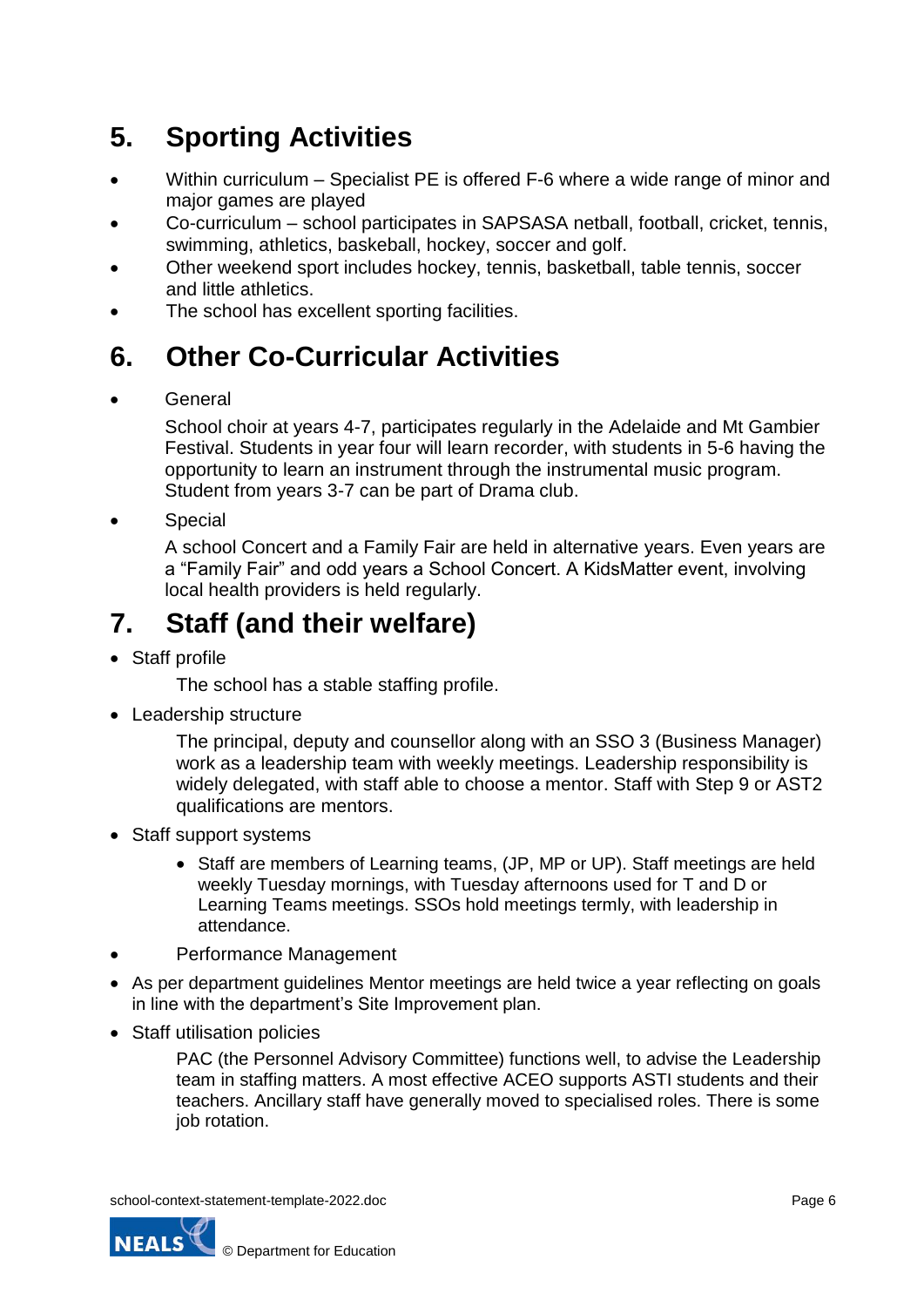Access to special staff

The school has full access to support staff through the Mt Gambier District office. One Instrumental Music teacher is based here.

• Other

As there are three schools in the town there are a significant number of teachers and SSO's who reside locally.

### **8. Incentives, support and award conditions for Staff**

Complexity placement points

Nil

• Isolation placement points

Nil

Shorter terms

Nil

Travelling time

Nil

Housing assistance

Government housing available in Naracoorte

- Cash in lieu of removal allowance Yes for teachers in Bands 1, 2, 3
- Additional increment allowance
	- Yes for eligible staff
- Designated schools benefits Yes for eligible staff
- Aboriginal/Anangu schools

Nil

• Medical and dental treatment expenses

As per non-metropolitan award

Locality allowances

Yes - minimal

• Relocation assistance

Yes

• Principal's telephone costs

Yes - cost of rental and all official calls.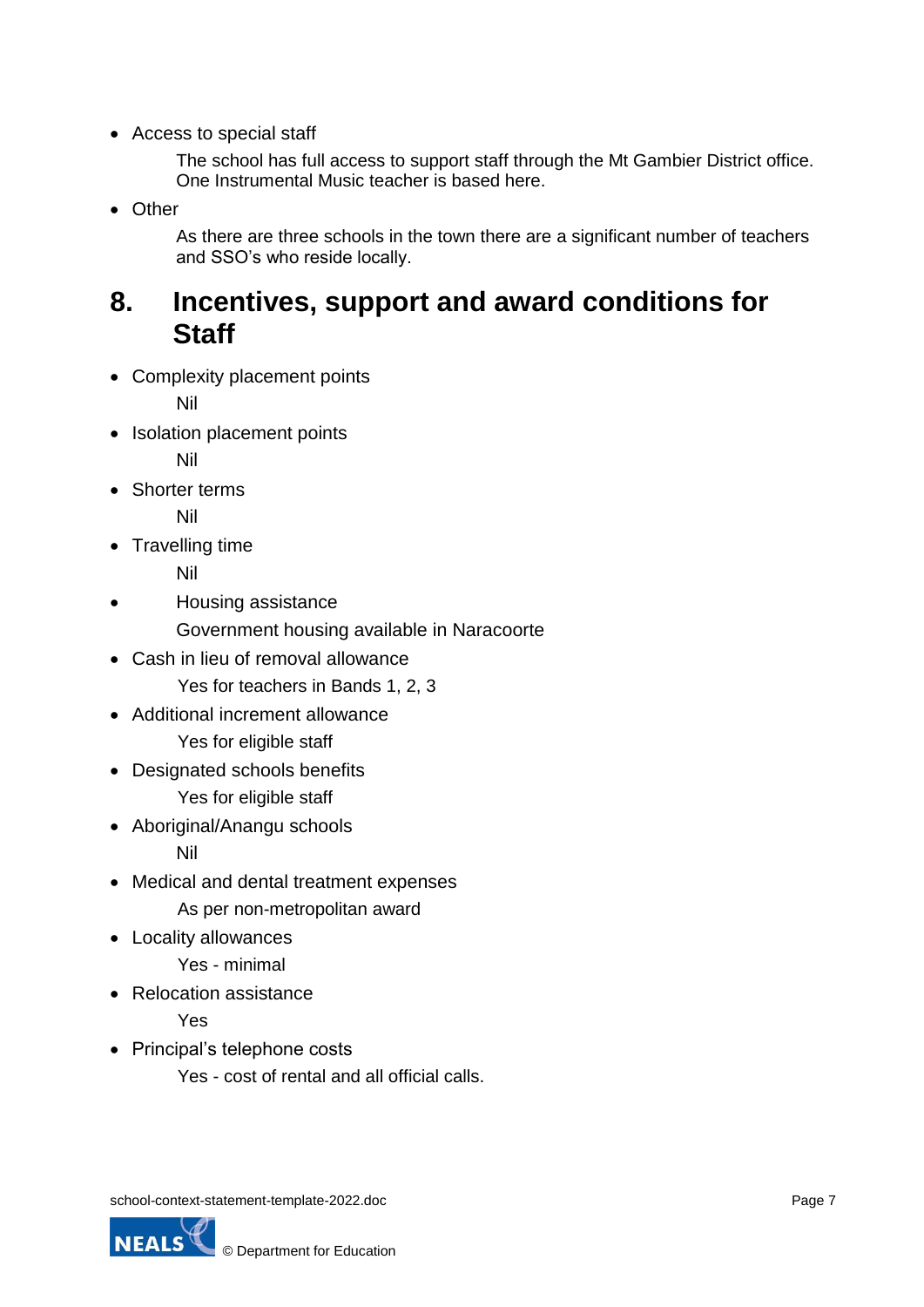# **9. School Facilities**

Buildings and grounds

The school has one main double story stone building of the Magill design and five transportable buildings – containing 8 rooms. The main building has been significantly modified to make a modern library and IT centre.

A modern gymnasium with heating and cooling and a small kitchen was constructed with BER funding.

The lunch shed has been converted into a small school hall. All areas are airconditioned. The school grounds are extensive and, with nature parks, cover a total of 8.5 hectares. There are excellent sporting and recreational spaces.

The Special Projects committee with the help of parents and carers at working bees have completed a nature play space, complete with running creek and a mud kitchen in 2016. An outdoor classroom with fire pit was added. All funds were raised by the fundraising committee over a few years.

We are in the process of updating both our Upper Primary and Junior Primary playgrounds.

• Heating and cooling

All buildings are air conditioned.

• Specialist facilities and equipment

The school has an excellent library, ICT room with updated computers and tablets, combined Art/Music/Drama area, Science and Sustainability Centre, Wellbeing centre, Intervention/LAP Room and excellent sporting facilities for football, cricket, netball, tennis, basketball and other minor sports.

• Student facilities

Canteen, grounds, lunch time – sporting gear, library, computing.

• Staff facilities

Staff room, staff library work area, access to computing network in both areas

Access for students and staff with disabilities

An access ramp provides access to ground floor area of main building, one transportable and hall only. Sturdy, steady rise steps have been fixed to outer buildings.

Access to bus transport

There is no regular local bus service. Bus charter is available from DECD buses and several local companies.

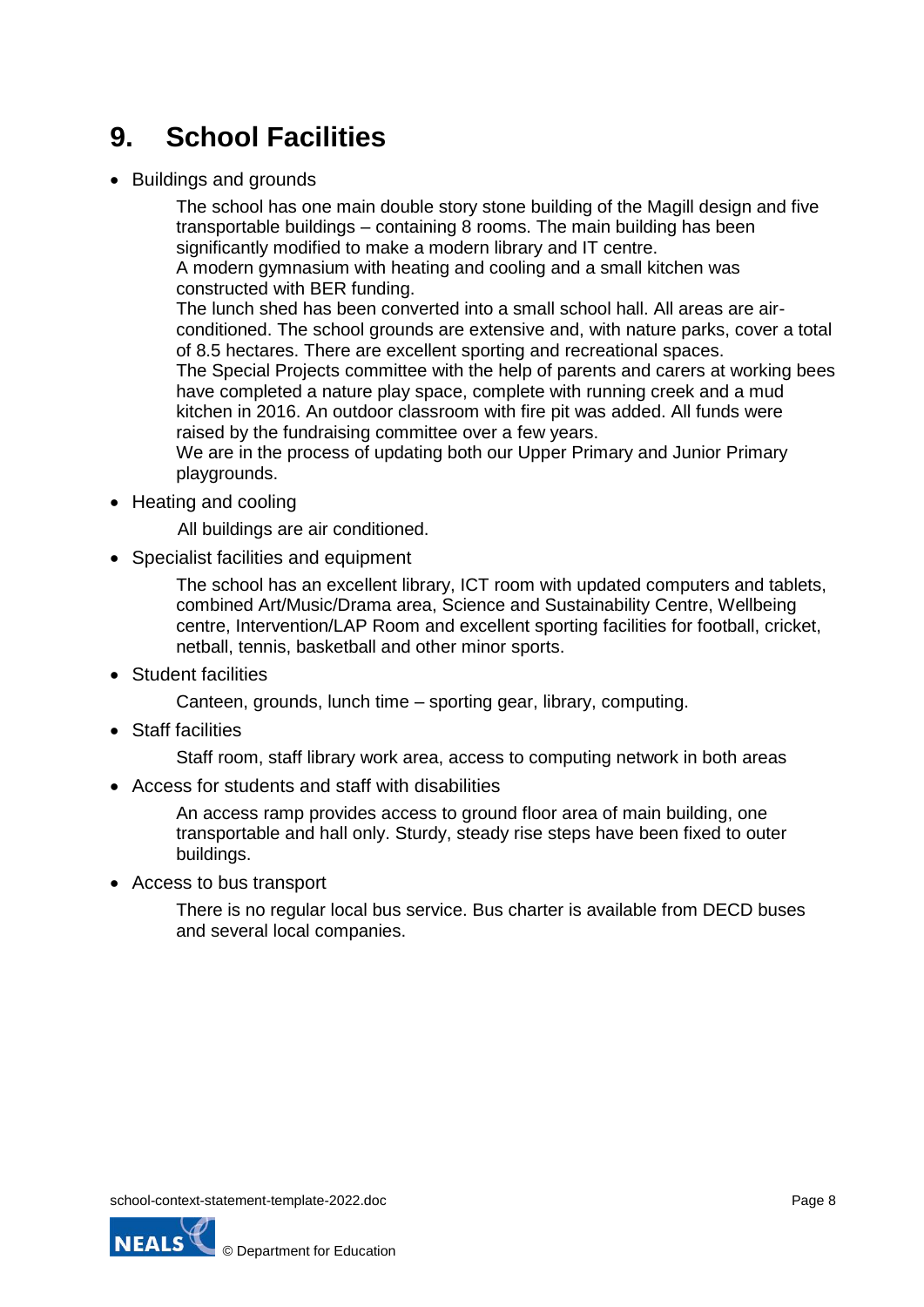# **10. School Operations**

• Decision making structures

The staff has a staff structure and group structure with delegated responsibilities, roles, financial management etc. Weekly meetings are held.

Students have Kids In Charge (KIC)

Governing Council has 5 sub committees (comprising 2 councillors, 2 staff, students as requested by KIC).

- Finance manage all school finances and budgets.
- Special Projects– overview of all grounds and building improvements.
- Fundraising set annual targets, and run activities.
- Sport Overview of school/district sport.
- Canteen Overview of Canteen policy and management.

Other ad hoc committees are formed as required.

- Regular publications
- School Newsletter fortnightly.
- Website
- Facebook Page
- SeeSaw app
- Flexischools app
- Parent Handbook.
- Other communication
- Community Notice boards.
- Local paper "Naracoorte Herald", "The Community News", local radio, 5MG, 5SE, and local TV, WIN.
- Regular publications

Fortnightly newsletter, yearly magazine, parent handbook

• Other communication

Regularly use facebook and SeeSaw app to communicate with the school community

• School financial position

The school in a strong financial position. The school works on annual balanced budgets.

• Special funding

Nil